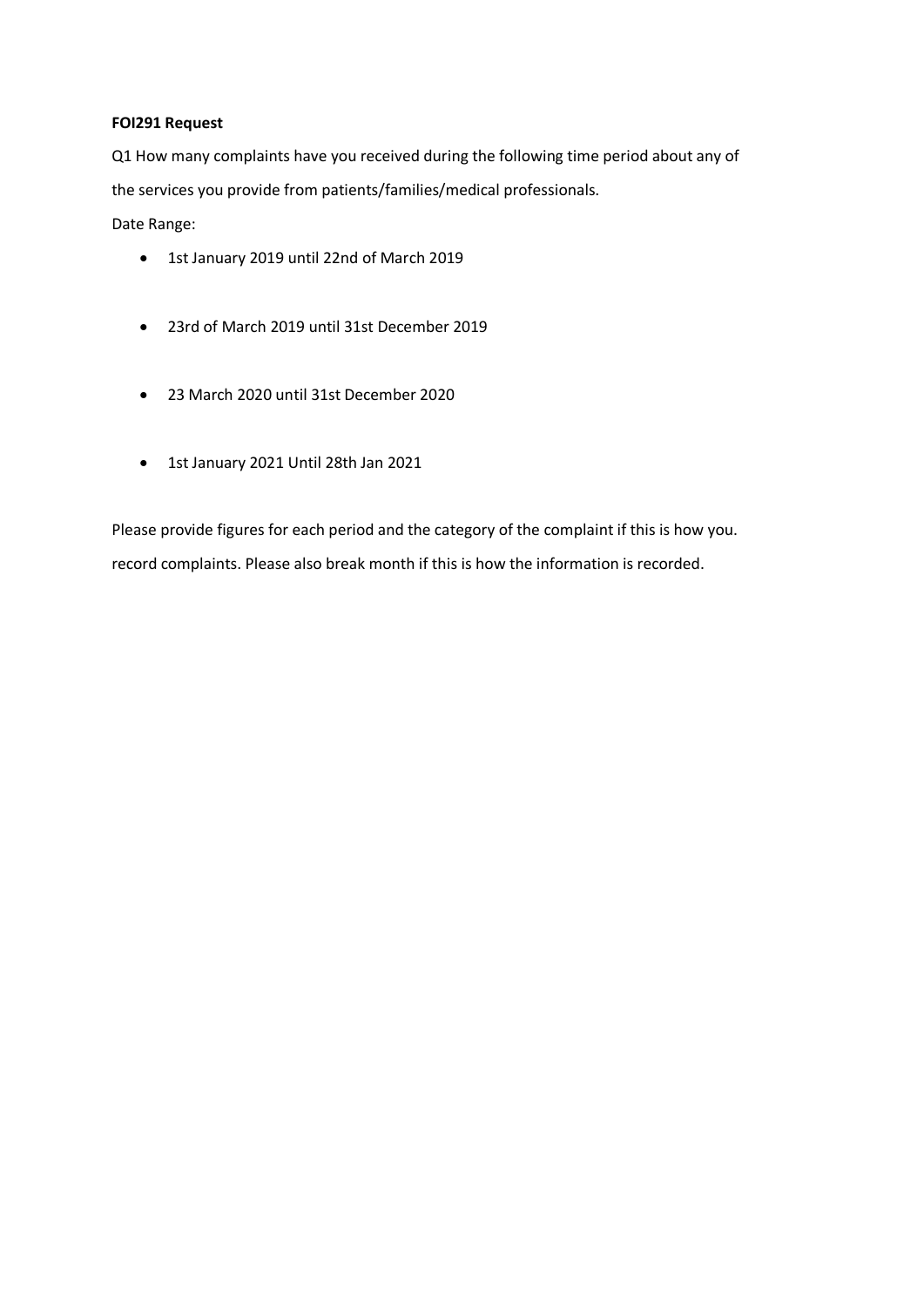## **Response**

Please see tables below and note the following.

- The data provided is in relation to complaints made by Trust patient.
- Some of the categories of complaints will have "(Staff)" against them, this is in relation to complaints made by patients against staff members.
- Additionally, we have provided the outcomes, along with a definition.
- The number of upheld, partially upheld, and not upheld complaints per time period has been included.
	- **- Not upheld**  this outcome is used when an allegation is unproven or, if following investigation, proven to be incorrect. Usually, no action is arising, as Trust processes and procedures have been followed appropriately.
	- **- Partially upheld**  this outcome is used when an event occurs that has an unintended outcome, or if there is any doubt of events that took place, or to take into account the complainant's feelings. An action to prevent any reoccurrence will usually arise from any outcome of this sort.
	- **- Upheld** this outcome is used when an allegation is proven, or if something did not happen that should of, or if Trust policy or procedure was not followed as it should have been. An action to prevent reoccurrence will arise from any outcome of this sort.

| <b>Date</b>                                 | <b>Number of Overall Complaints</b> |
|---------------------------------------------|-------------------------------------|
| 1st January 2021 Until 28th Jan 2021        |                                     |
| 23 March 2020 until 31st December 2020      | 68                                  |
| 1st January 2019 until 22nd of March 2019   | 33                                  |
| 23rd of March 2019 until 31st December 2019 | 71                                  |

| 1st January 2021 Until 28th Jan 2021 |                              |
|--------------------------------------|------------------------------|
| <b>Complaint Number</b>              | <b>Category of Complaint</b> |
| <b>Complaint 1</b>                   | Access to Treatment or Drugs |
| <b>Complaint 2</b>                   | <b>Clinical Treatment</b>    |

Complaints from 1st January 2021 - 28th Jan 2021 remain open at the time of submitting this report, and therefore the number of upheld, partially upheld, and not upheld complaints cannot be provided.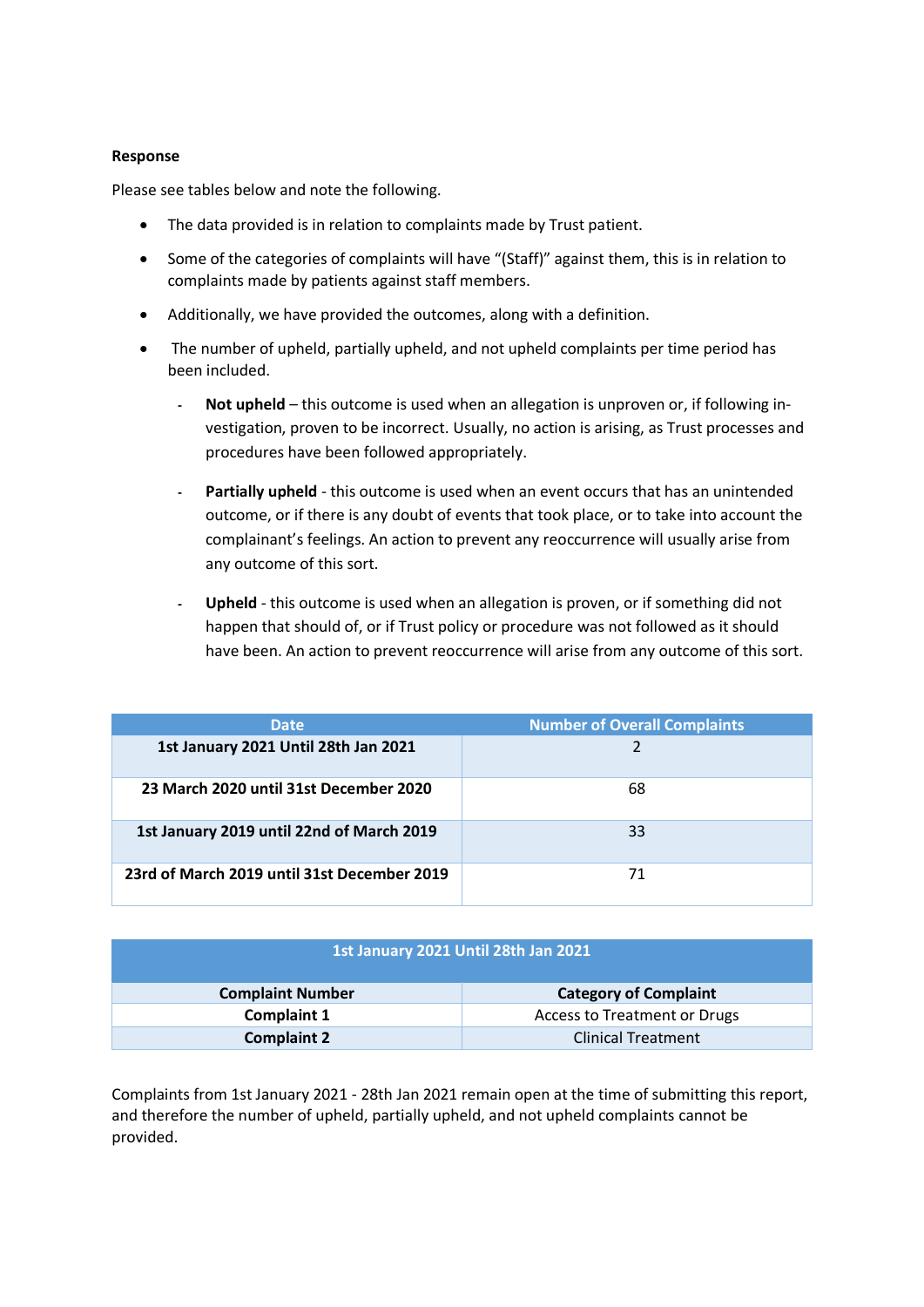| 23 March 2020 until 31st December 2020 |                                                            |
|----------------------------------------|------------------------------------------------------------|
| <b>Complaint Number</b>                | <b>Category of Complaint</b>                               |
| <b>Complaint 1</b>                     | <b>Clinical Treatment</b>                                  |
| <b>Complaint 2</b>                     | Admissions and Discharges (Excluding Delayed<br>Discharge) |
| <b>Complaint 3</b>                     | <b>Clinical Treatment</b>                                  |
| <b>Complaint 4</b>                     | Communications                                             |
| <b>Complaint 5</b>                     | Communications                                             |
| <b>Complaint 6</b>                     | Trust Admin/Policies/Procedures Including Pa-<br>tient     |
| <b>Complaint 7</b>                     | <b>Clinical Treatment</b>                                  |
| <b>Complaint 8</b>                     | Values and Behaviours (Staff)                              |
| <b>Complaint 9</b>                     | Communications                                             |
| <b>Complaint 10</b>                    | Values and Behaviours (Staff)                              |
| <b>Complaint 11</b>                    | <b>Patient Care</b>                                        |
| <b>Complaint 12</b>                    | Trust Admin/Policies/Procedures Including Pa-<br>tient     |
| <b>Complaint 13</b>                    | Communications                                             |
| <b>Complaint 14</b>                    | <b>Patient Care</b>                                        |
| <b>Complaint 15</b>                    | <b>Patient Care</b>                                        |
| <b>Complaint 16</b>                    | <b>Clinical Treatment</b>                                  |
| <b>Complaint 17</b>                    | Prescribing                                                |
| <b>Complaint 18</b>                    | Prescribing                                                |
| <b>Complaint 19</b>                    | Communications                                             |
| <b>Complaint 20</b>                    | Communications                                             |
| <b>Complaint 21</b>                    | Values and Behaviours (Staff)                              |
| <b>Complaint 22</b>                    | <b>Patient Care</b>                                        |
| <b>Complaint 23</b>                    | <b>Patient Care</b>                                        |
| <b>Complaint 24</b>                    | Communications                                             |
| <b>Complaint 25</b>                    | <b>Patient Care</b>                                        |
| <b>Complaint 26</b>                    | Admissions and Discharges (Excluding Delayed<br>Discharge  |
| <b>Complaint 27</b>                    | Communications                                             |
| <b>Complaint 28</b>                    | Values and Behaviours (Staff)                              |
| <b>Complaint 29</b>                    | Communications                                             |
| <b>Complaint 30</b>                    | Communications                                             |
| <b>Complaint 31</b>                    | <b>Patient Care</b>                                        |
| <b>Complaint 32</b>                    | Communications                                             |
| <b>Complaint 33</b>                    | Other                                                      |
| <b>Complaint 34</b>                    | Trust Admin/Policies/Procedures Including Pa-<br>tient     |
| <b>Complaint 35</b>                    | Communications                                             |
| <b>Complaint 36</b>                    | <b>Patient Care</b>                                        |
| <b>Complaint 37</b>                    | Values and Behaviours (Staff)                              |
| <b>Complaint 38</b>                    | <b>Patient Care</b>                                        |
| <b>Complaint 39</b>                    | Prescribing                                                |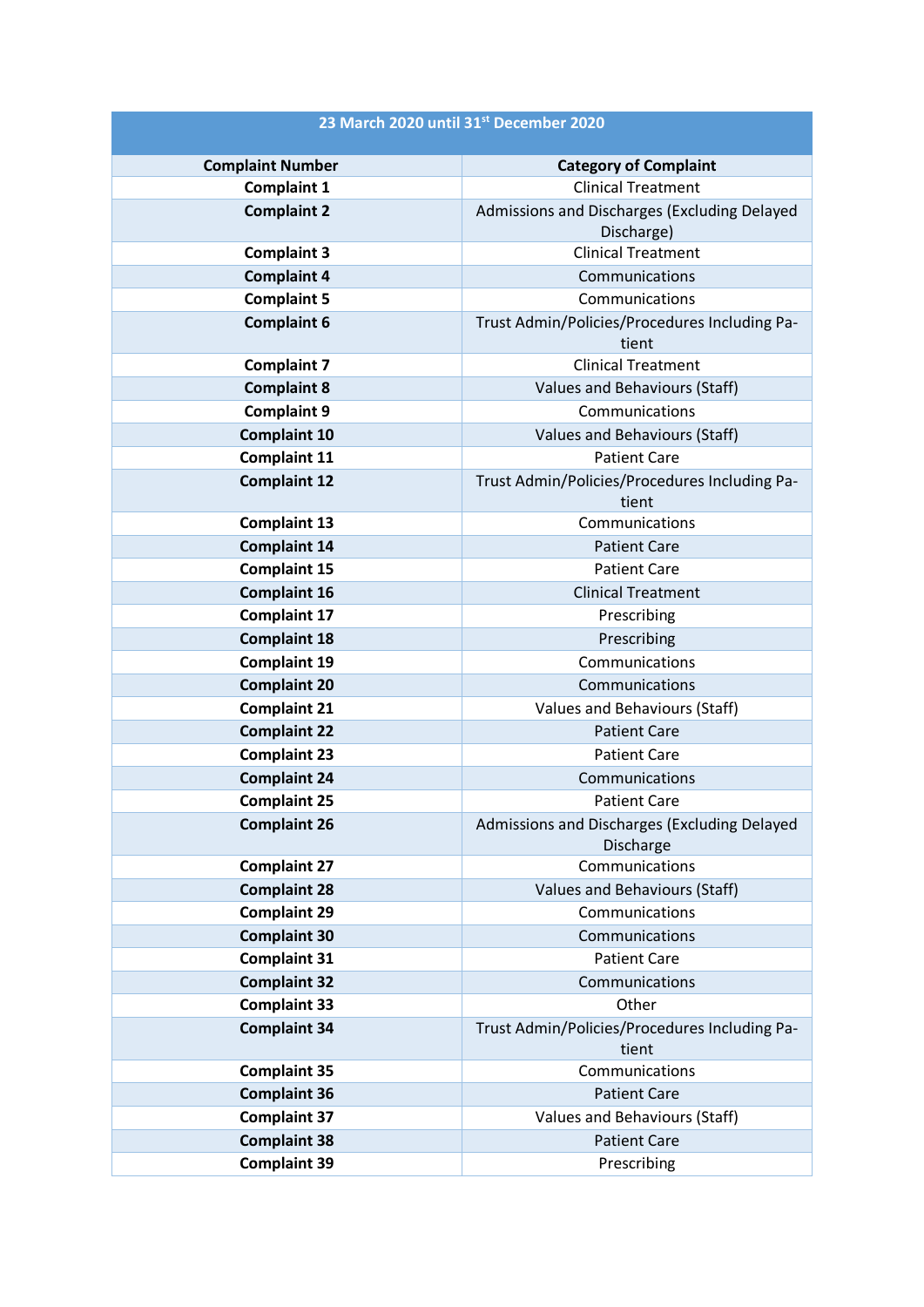| <b>Complaint 40</b> | Trust Admin/Policies/Procedures Including Pa-<br>tient |
|---------------------|--------------------------------------------------------|
| <b>Complaint 41</b> | Prescribing                                            |
| <b>Complaint 42</b> | Communications                                         |
| <b>Complaint 43</b> | Values and Behaviours (Staff)                          |
| <b>Complaint 44</b> | <b>Patient Care</b>                                    |
| <b>Complaint 45</b> | Communications                                         |
| <b>Complaint 46</b> | Values and Behaviours (Staff)                          |
| <b>Complaint 47</b> | <b>Patient Care</b>                                    |
| <b>Complaint 48</b> | <b>Patient Care</b>                                    |
| <b>Complaint 49</b> | Values and Behaviours (Staff)                          |
| <b>Complaint 50</b> | <b>Patient Care</b>                                    |
| <b>Complaint 51</b> | Communications                                         |
| <b>Complaint 52</b> | <b>Patient Care</b>                                    |
| <b>Complaint 53</b> | <b>Patient Care</b>                                    |
| <b>Complaint 54</b> | Communications                                         |
| <b>Complaint 55</b> | Values and Behaviours (Staff)                          |
| <b>Complaint 56</b> | Values and Behaviours (Staff)                          |
| <b>Complaint 57</b> | Communications                                         |
| <b>Complaint 58</b> | Restraint                                              |
| <b>Complaint 59</b> | Values and Behaviours (Staff)                          |
| <b>Complaint 60</b> | Communications                                         |
| Complaint 61        | Values and Behaviours (Staff)                          |
| <b>Complaint 62</b> | Communications                                         |
| <b>Complaint 63</b> | Values and Behaviours (Staff)                          |
| <b>Complaint 64</b> | Values and Behaviours (Staff)                          |
| <b>Complaint 65</b> | Values and Behaviours (Staff)                          |
| <b>Complaint 66</b> | Communications                                         |
| <b>Complaint 67</b> | <b>Patient Care</b>                                    |
| <b>Complaint 68</b> | Values and Behaviours (Staff)                          |

Following a full investigation of complaints received from 23 March 2020 - 31st December 2020, the outcomes were as follows.

| Outcome of Complaints from 23 March 2020-31st December 2020 |    |
|-------------------------------------------------------------|----|
| Not upheld                                                  | 35 |
| <b>Partially upheld</b>                                     | 30 |
| <b>Upheld</b>                                               | 3  |
| <b>Total Complaints</b>                                     | 68 |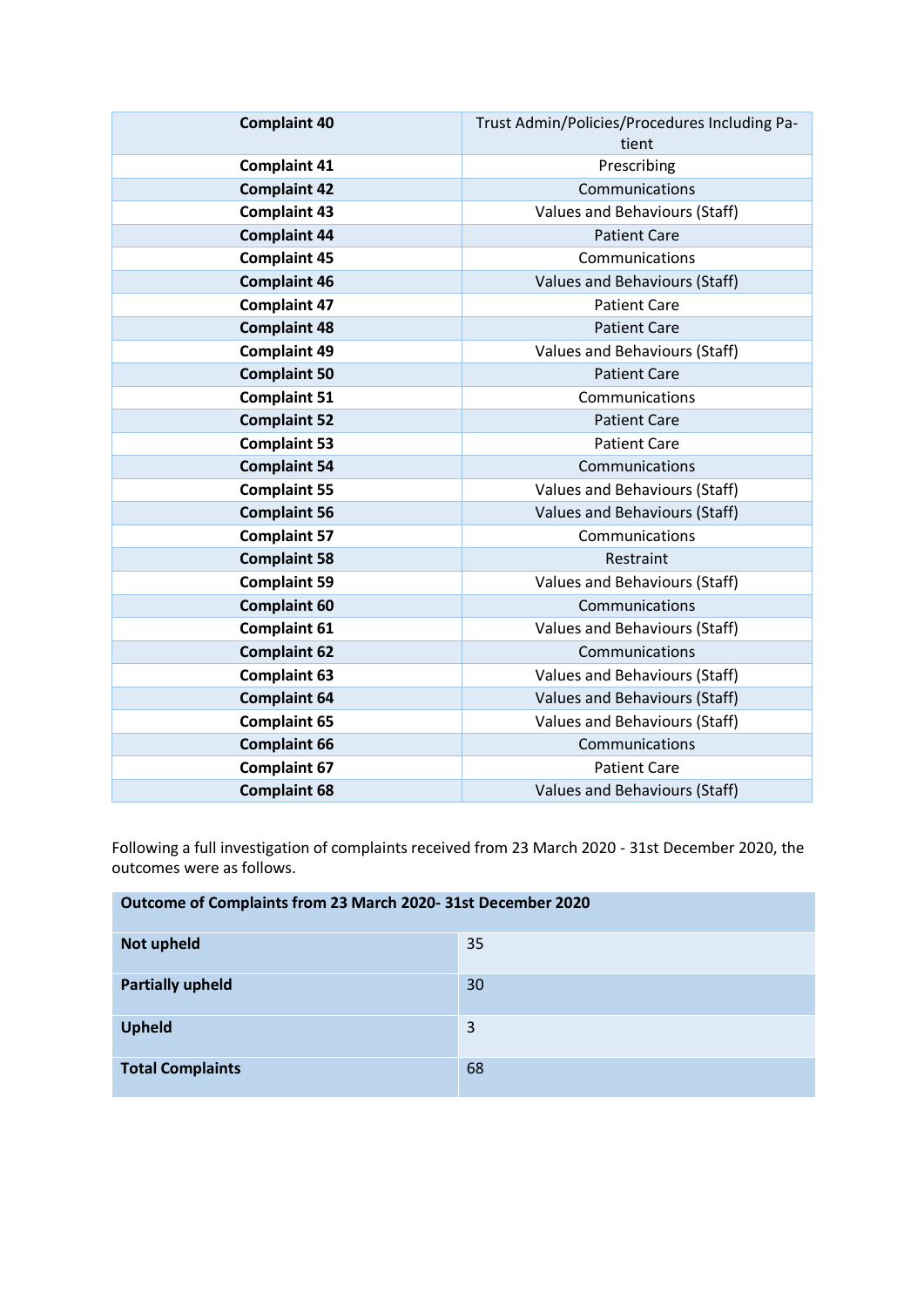| 1st January 2019 until 22nd of March 2019 |                                                            |
|-------------------------------------------|------------------------------------------------------------|
| <b>Complaint Number</b>                   | <b>Category of Complaint</b>                               |
| <b>Complaint 1</b>                        | <b>Patient Care</b>                                        |
| <b>Complaint 2</b>                        | <b>Values and Behaviours (Staff)</b>                       |
| <b>Complaint 3</b>                        | <b>Clinical Treatment</b>                                  |
| <b>Complaint 4</b>                        | Values and Behaviours (Staff)                              |
| <b>Complaint 5</b>                        | Admissions and Discharges (Excluding Delayed<br>Discharge) |
| <b>Complaint 6</b>                        | <b>Clinical Treatment</b>                                  |
| <b>Complaint 7</b>                        | Admissions and Discharges (Excluding Delayed<br>Discharge) |
| <b>Complaint 8</b>                        | <b>Clinical Treatment</b>                                  |
| <b>Complaint 9</b>                        | Communications                                             |
| <b>Complaint 10</b>                       | <b>Staff Numbers</b>                                       |
| <b>Complaint 11</b>                       | <b>Patient Care</b>                                        |
| <b>Complaint 12</b>                       | <b>Patient Care</b>                                        |
| <b>Complaint 13</b>                       | Prescribing                                                |
| <b>Complaint 14</b>                       | <b>Values and Behaviours (Staff)</b>                       |
| <b>Complaint 15</b>                       | <b>Patient Care</b>                                        |
| <b>Complaint 16</b>                       | Admissions and Discharges (Excluding Delayed<br>Discharge) |
| <b>Complaint 17</b>                       | Values and Behaviours (Staff)                              |
| <b>Complaint 18</b>                       | Admissions and Discharges (Excluding Delayed<br>Discharge) |
| <b>Complaint 19</b>                       | Communications                                             |
| <b>Complaint 20</b>                       | <b>Clinical Treatment</b>                                  |
| <b>Complaint 21</b>                       | Prescribing                                                |
| <b>Complaint 22</b>                       | Values and Behaviours (Staff)                              |
| <b>Complaint 23</b>                       | Values and Behaviours (Staff)                              |
| <b>Complaint 24</b>                       | Prescribing                                                |
| <b>Complaint 25</b>                       | <b>Patient Care</b>                                        |
| <b>Complaint 26</b>                       | Values and Behaviours (Staff)                              |
| <b>Complaint 27</b>                       | Values and Behaviours (Staff)                              |
| <b>Complaint 28</b>                       | Commissioning                                              |
| <b>Complaint 29</b>                       | <b>Patient Care</b>                                        |
| <b>Complaint 30</b>                       | Admissions and Discharges (Excluding Delayed<br>Discharge) |
| <b>Complaint 31</b>                       | Admissions and Discharges (Excluding Delayed<br>Discharge) |
| <b>Complaint 32</b>                       | Values and Behaviours (Staff)                              |
| <b>Complaint 33</b>                       | <b>Clinical Treatment</b>                                  |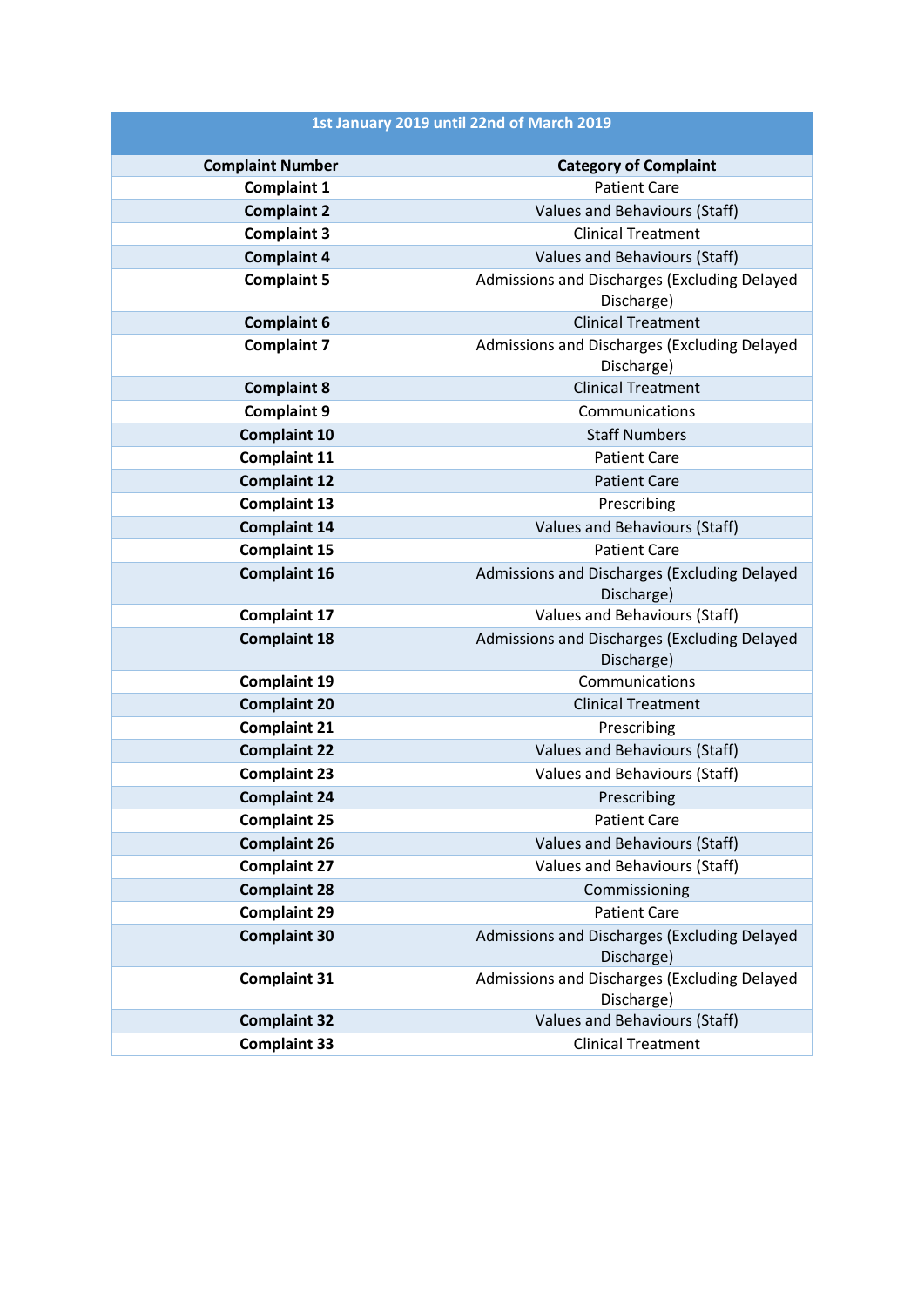Following a full investigation of complaints received from 1st January 2019 - 22nd of March 2019 the outcomes were as follows.

| Outcome of Complaints from 1st January 2019 - 22nd of March 2019 |              |
|------------------------------------------------------------------|--------------|
| Not upheld                                                       | 9            |
| <b>Partially upheld</b>                                          | 23           |
| <b>Upheld</b>                                                    | $\mathbf{1}$ |
| <b>Total Complaints</b>                                          | 33           |

| 23rd of March 2019 until 31st December 2019 |                                                            |
|---------------------------------------------|------------------------------------------------------------|
| <b>Complaint Number</b>                     | <b>Category of Complaint</b>                               |
| <b>Complaint 1</b>                          | Appointments                                               |
| <b>Complaint 2</b>                          | <b>Values and Behaviours (Staff)</b>                       |
| <b>Complaint 3</b>                          | <b>Clinical Treatment</b>                                  |
| <b>Complaint 4</b>                          | <b>Access to Treatment or Drugs</b>                        |
| <b>Complaint 5</b>                          | <b>Access to Treatment or Drugs</b>                        |
| <b>Complaint 6</b>                          | Trust Admin/Policies/Procedures Including Pa-<br>tient     |
| <b>Complaint 7</b>                          | <b>Clinical Treatment</b>                                  |
| <b>Complaint 8</b>                          | Admissions and Discharges (Excluding Delayed<br>Discharge) |
| <b>Complaint 9</b>                          | Communications                                             |
| <b>Complaint 10</b>                         | Values and Behaviours (Staff)                              |
| <b>Complaint 11</b>                         | <b>Access to Treatment or Drugs</b>                        |
| <b>Complaint 12</b>                         | <b>Values and Behaviours (Staff)</b>                       |
| <b>Complaint 13</b>                         | Trust Admin/Policies/Procedures Including Pa-<br>tient     |
| <b>Complaint 14</b>                         | Values and Behaviours (Staff)                              |
| <b>Complaint 15</b>                         | Communications                                             |
| <b>Complaint 16</b>                         | Communications                                             |
| <b>Complaint 17</b>                         | Values and Behaviours (Staff)                              |
| <b>Complaint 18</b>                         | Communications                                             |
| <b>Complaint 19</b>                         | Trust Admin/Policies/Procedures Including Pa-<br>tient     |
| <b>Complaint 20</b>                         | Communications                                             |
| <b>Complaint 21</b>                         | Communications                                             |
| <b>Complaint 22</b>                         | Admissions and Discharges (Excluding Delayed<br>Discharge) |
| <b>Complaint 23</b>                         | Admissions and Discharges (Excluding Delayed<br>Discharge) |
| <b>Complaint 24</b>                         | <b>Access to Treatment or Drugs</b>                        |
| <b>Complaint 25</b>                         | Values and Behaviours (Staff)                              |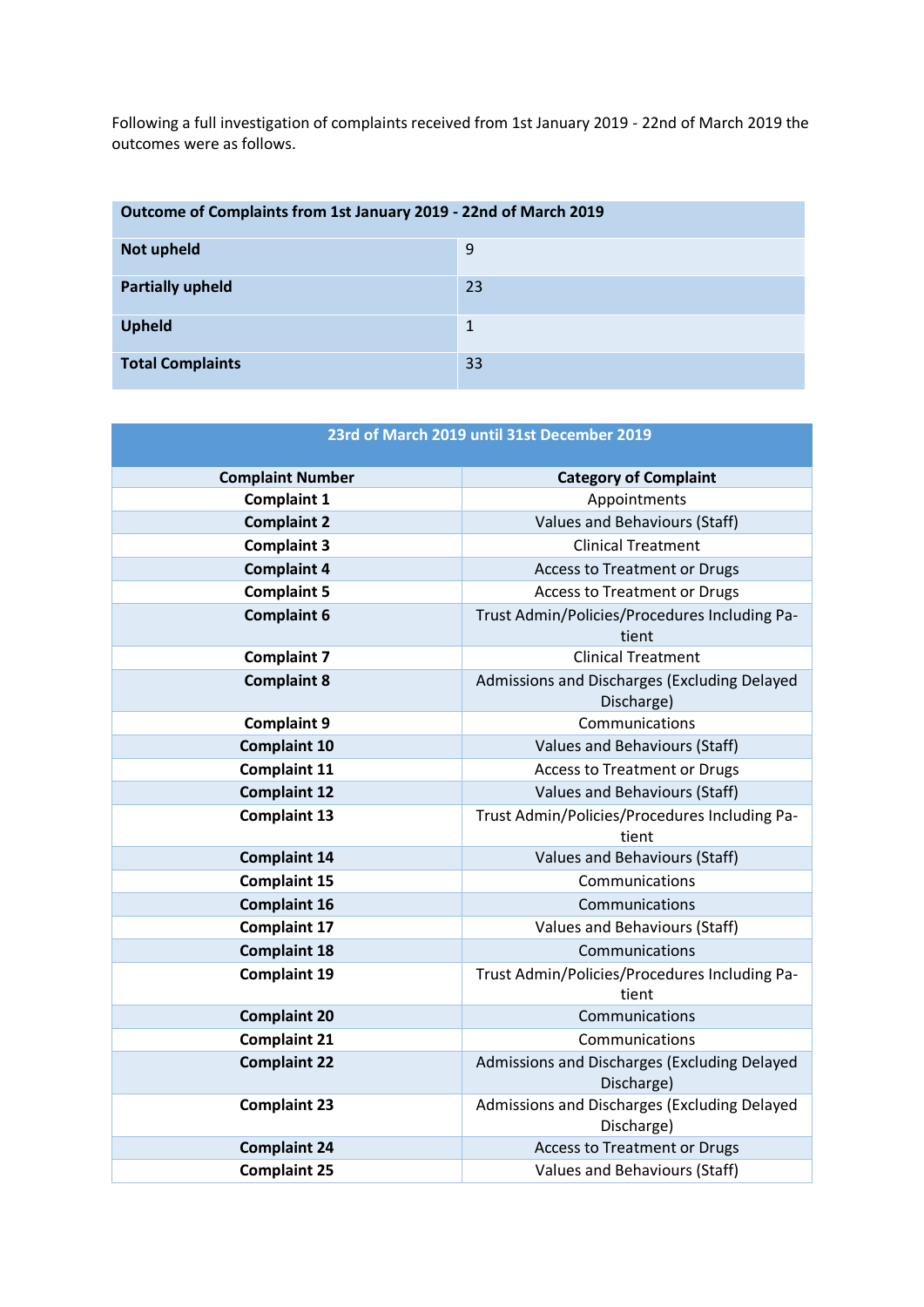| <b>Complaint 26</b> | Restraint                                                  |
|---------------------|------------------------------------------------------------|
| <b>Complaint 27</b> | <b>Patient Care</b>                                        |
| <b>Complaint 28</b> | Values and Behaviours (Staff)                              |
| <b>Complaint 29</b> | <b>Clinical Treatment</b>                                  |
| <b>Complaint 30</b> | <b>Access to Treatment or Drugs</b>                        |
| <b>Complaint 31</b> | <b>Patient Care</b>                                        |
| <b>Complaint 32</b> | Admissions and Discharges (Excluding Delayed<br>Discharge) |
| <b>Complaint 33</b> | Communications                                             |
| <b>Complaint 34</b> | <b>Clinical Treatment</b>                                  |
| <b>Complaint 35</b> | <b>Clinical Treatment</b>                                  |
| <b>Complaint 36</b> | Values and Behaviours (Staff)                              |
| <b>Complaint 37</b> | <b>Access to Treatment or Drugs</b>                        |
| <b>Complaint 38</b> | Communications                                             |
| <b>Complaint 39</b> | Values and Behaviours (Staff)                              |
| <b>Complaint 40</b> | <b>Clinical Treatment</b>                                  |
| <b>Complaint 41</b> | Communications                                             |
| <b>Complaint 42</b> | Communications                                             |
| <b>Complaint 43</b> | Values and Behaviours (Staff)                              |
| <b>Complaint 44</b> | Values and Behaviours (Staff)                              |
| <b>Complaint 45</b> | Communications                                             |
| <b>Complaint 46</b> | Values and Behaviours (Staff)                              |
| <b>Complaint 47</b> | Admissions and Discharges (Excluding Delayed<br>Discharge) |
| <b>Complaint 48</b> | <b>Access to Treatment or Drugs</b>                        |
| <b>Complaint 49</b> | Communications                                             |
| <b>Complaint 50</b> | Communications                                             |
| <b>Complaint 51</b> | Restraint                                                  |
| <b>Complaint 52</b> | Trust Admin/Policies/Procedures Including Pa-<br>tient     |
| <b>Complaint 53</b> | Communications                                             |
| <b>Complaint 54</b> | <b>Patient Care</b>                                        |
| <b>Complaint 55</b> | Communications                                             |
| <b>Complaint 56</b> | Values and Behaviours (Staff)                              |
| <b>Complaint 57</b> | Trust Admin/Policies/Procedures Including Pa-<br>tient     |
| <b>Complaint 58</b> | Values and Behaviours (Staff)                              |
| <b>Complaint 59</b> | Appointments                                               |
| <b>Complaint 60</b> | <b>Access to Treatment or Drugs</b>                        |
| <b>Complaint 61</b> | <b>Access to Treatment or Drugs</b>                        |
| <b>Complaint 62</b> | Communications                                             |
| <b>Complaint 63</b> | Admissions and Discharges (Excluding Delayed<br>Discharge  |
| <b>Complaint 64</b> | Admissions and Discharges (Excluding Delayed<br>Discharge) |
| <b>Complaint 65</b> | Values and Behaviours (Staff)                              |
| <b>Complaint 66</b> | <b>Clinical Treatment</b>                                  |